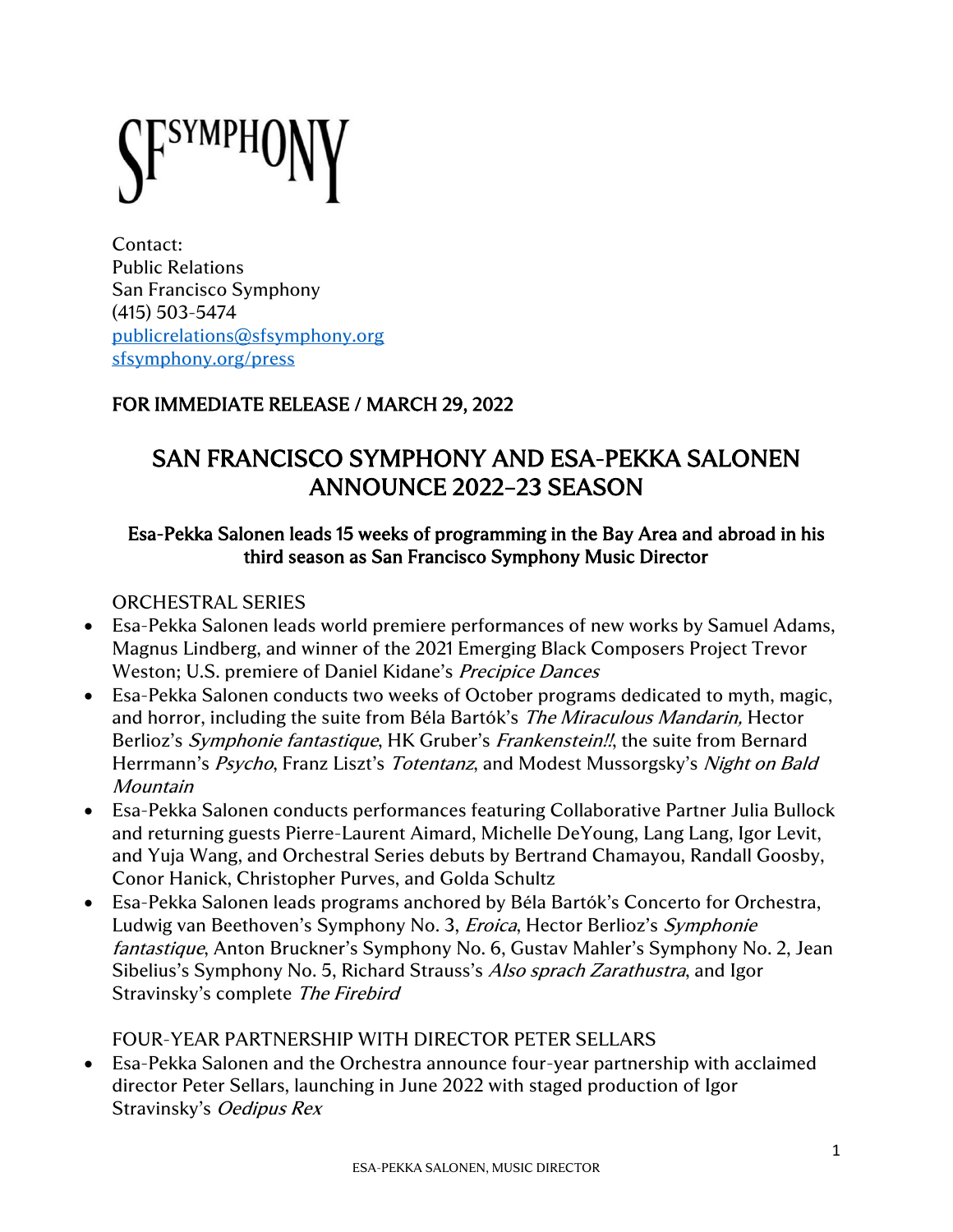- Peter Sellars directs new staged production of Kaija Saariaho's Adriana Mater in June 2023
- Future seasons include new Peter Sellars-staged productions of Olivier Messiaen's La Transfiguration de Notre Seigneur Jésus-Christ in 2024 and Leoš Janáček's The Cunning Little Vixen featuring Collaborative Partner Julia Bullock in 2025

#### SPECIAL PERFORMANCES

- Esa-Pekka Salonen conducts the San Francisco Symphony's Opening Night Gala on September 23, and the annual All San Francisco concert on September 22
- Esa-Pekka Salonen and the San Francisco Symphony perform at UC Davis' Mondavi Center for the Performing Arts and UC Berkeley's Zellerbach Hall presented by Cal Performances
- Lang Lang plays Edvard Grieg's Piano Concerto on a program with Jean Sibelius's Symphony No. 5, conducted by Esa-Pekka Salonen
- Yuja Wang plays Sergei Rachmaninoff's Piano Concerto No. 3 on a program with Gabriella Smith's Tumblebird Contrails and Esa-Pekka Salonen's Nyx, conducted by Esa-Pekka Salonen

SPRING 2023 EUROPEAN TOUR TO PARIS, LUXEMBOURG, AND HAMBURG

- Esa-Pekka Salonen and the San Francisco Symphony embark on their first tour together March 9–17, 2023, with residencies at the Philharmonie de Paris in France and Elbphilharmonie in Hamburg, Germany
- Immersive four-day residencies in Paris and Hamburg feature San Francisco Symphony programs with Esa-Pekka Salonen, the Orchestra's first-ever international SoundBox concerts, performances curated by San Francisco Symphony Collaborative Partners Claire Chase and Nico Muhly, and educational and community engagement opportunities
- Esa-Pekka Salonen and the San Francisco Symphony are joined on tour by pianist Yuja Wang performing Sergei Rachmaninoff's Piano Concerto No. 3 and violinist Johan Dalene performing Samuel Barber's Violin Concerto
- SoundBox concerts in Paris and Hamburg, curated by Collaborative Partner Nico Muhly, feature Esa-Pekka Salonen and San Francisco Symphony musicians with pianist Yuja Wang
- In Paris, Collaborative Partner Claire Chase is joined by members of the San Francisco Symphony for Marcos Balter's *Pan* solo flute, live electronics, and mass community participation
- Tour programs feature works by Johann Sebastian Bach, Marcos Balter, Samuel Barber, Béla Bartók, Sergei Rachmaninoff, Esa-Pekka Salonen, Jean Sibelius, Gabriella Smith, and Steven Stucky

#### Collaborative Partners

• Julia Bullock joins Esa-Pekka Salonen and the San Francisco Symphony for Orchestral Series performances of works by George Gershwin and Margaret Bonds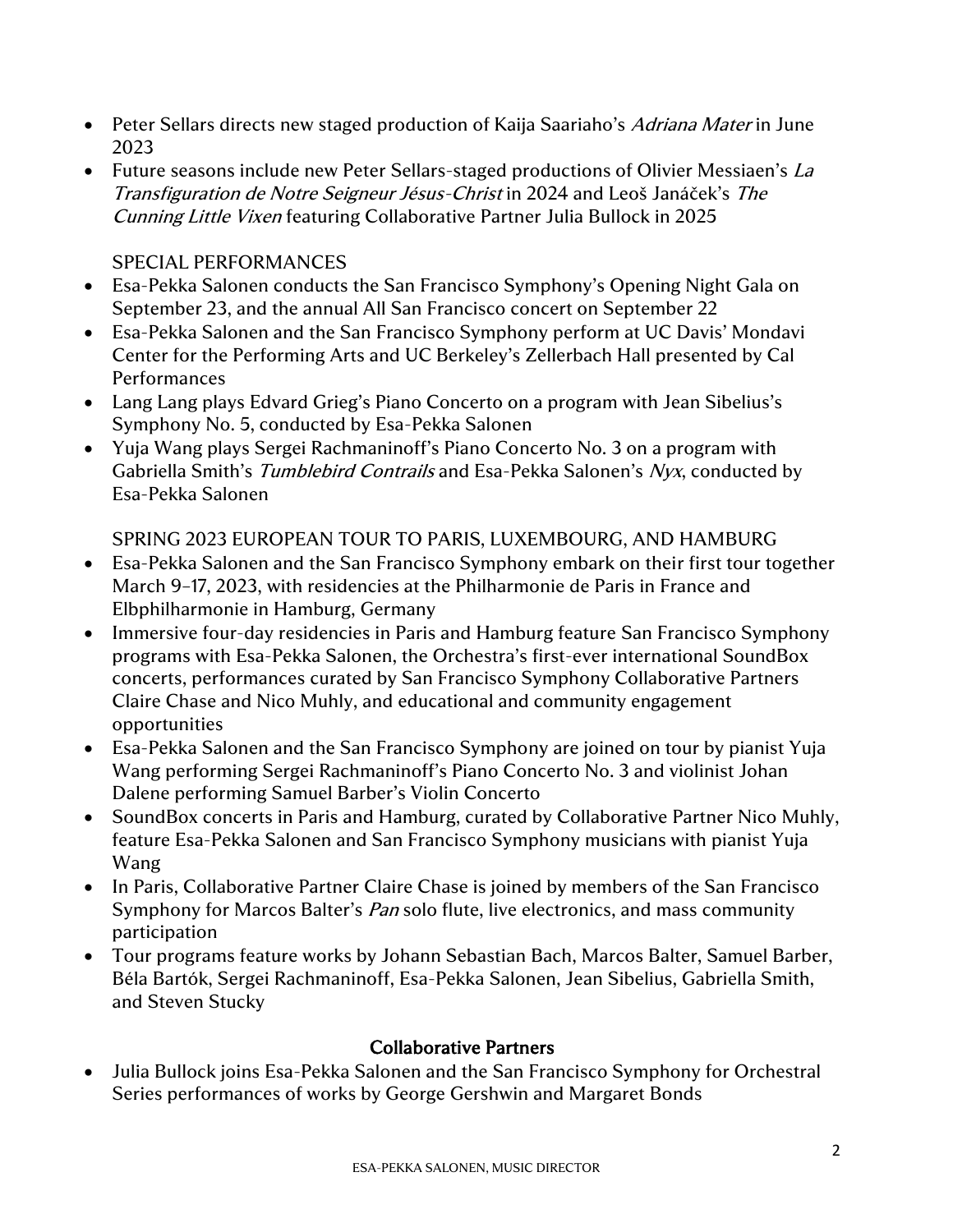- SoundBox Series features programs curated by Collaborative Partners Nicholas Britell, Pekka Kuusisto with composer Jesper Nordin, and Nico Muhly with pianist Yuja Wang
- San Francisco Symphony brings Collaborative Partner Nico Muhly's SoundBox program, Codes, on tour to Paris and Hamburg, featuring Yuja Wang and Esa-Pekka Salonen
- Claire Chase performs and directs San Francisco and Paris performances of Marcos Balter's *Pan* with members of the San Francisco Symphony and community participants

### Music Director Laureate Michael Tilson Thomas

- Music Director Laureate Michael Tilson Thomas returns for four weeks of Orchestral Series programs
- Michael Tilson Thomas conducts U.S. premiere of Danny Elfman's Cello Concerto with Gautier Capuçon; an all-Johannes Brahms program featuring Emanuel Ax in Piano Concerto No. 1; and Jean-Yves Thibaudet in Debussy's Fantasie for Piano and Orchestra
- Performances include works by Igor Stravinsky, Piotr Ilyich Tchaikovsky, Claude Debussy, Olivier Messiaen, Gustav Mahler, and Heitor Villa-Lobos

## 2022–23 Artist-in-Residence Pianist Igor Levit

- Igor Levit performs Ludwig van Beethoven's Piano Concerto No. 5 and Ferruccio Busoni's Piano Concerto with San Francisco Symphony Chorus in Orchestral Series concerts conducted by Esa-Pekka Salonen
- Igor Levit performs Great Performers Series recital and Chamber Series program

#### Additional Orchestral Series highlights

- West Coast premiere of San Francisco Symphony co-commission *Her Story* by Julia Wolfe, which invokes the words of historical figures and the spirit of pivotal moments to pay tribute to the centuries of ongoing struggle for equal rights, representation, and access to democracy for women in America, featuring the Lorelei Ensemble and conductor Giancarlo Guerrero
- Edwin Outwater conducts the San Francisco Symphony premiere of Gabriel Kahane's emergency shelter intake form, a song cycle exploring the perpetuation of systemic inequity and homelessness, featuring mezzo-soprano Alicia Hall Moran and vocalists Holland Andrews, Gabriel Kahane, and Holcombe Waller

## SAN FRANCISCO SYMPHONY MUSICIANS TAKE CENTER STAGE

- San Francisco Symphony Concertmaster Alexander Barantschik and Principal Oboe Eugene Izotov perform J.S. Bach's Concerto for Oboe and Violin in C minor, BWV 1060, led by Jane Glover
- San Francisco Symphony English Horn Russ de Luna gives the world premiere of Outi Tarkiainen's *Milky Ways*, commissioned by the San Francisco Symphony and led by Cristian Măcelaru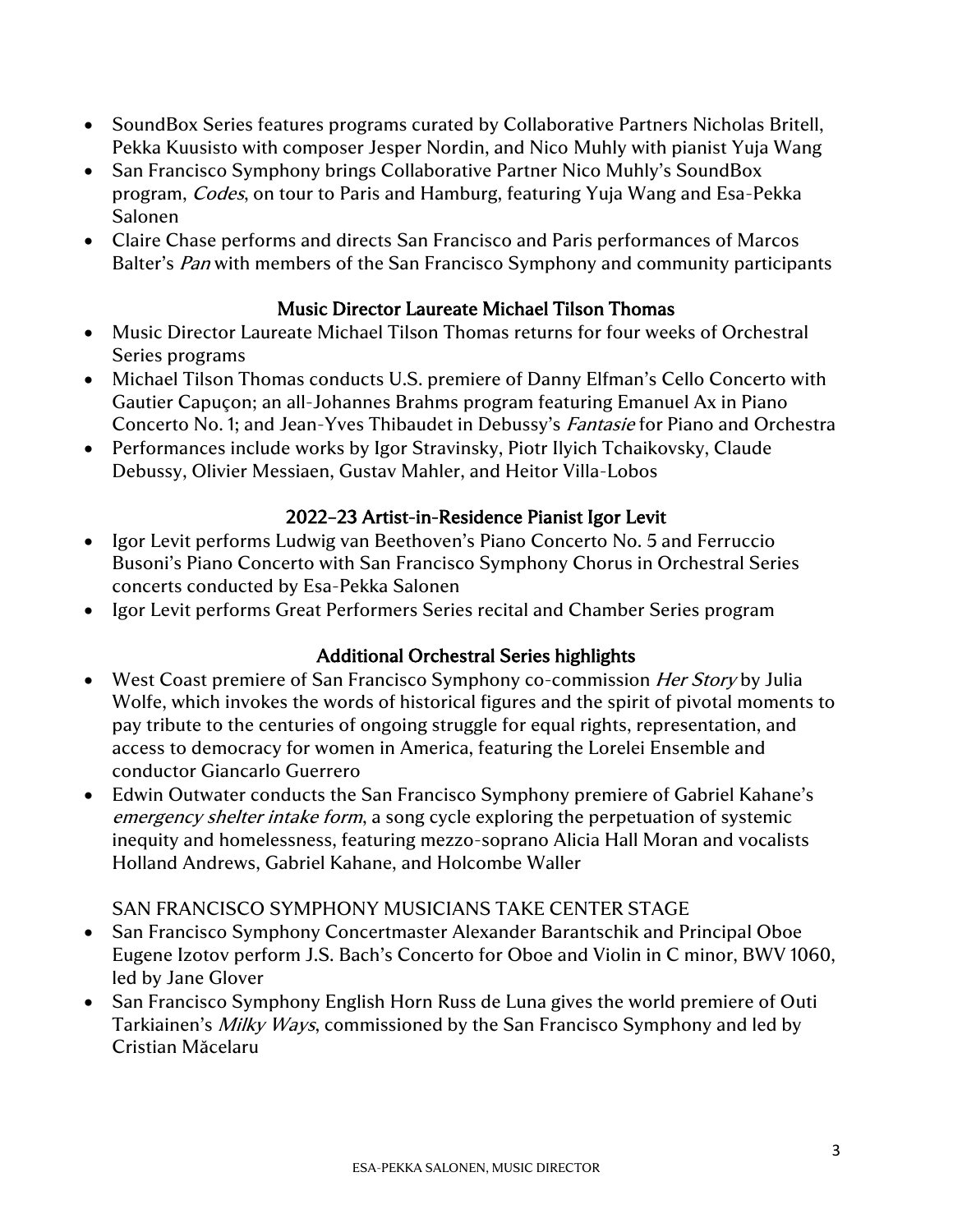#### ORCHESTRAL SERIES DEBUTS

- Orchestral Series debuts by five conductors: Elim Chan, Rafael Payare, Dalia Stasevska, Robin Ticciati, and Thomas Wilkins
- Guest artist Orchestral Series debuts by: Holland Andrews, Ian Bostridge, Alicia Hall Moran, Alina Ibragimova, Gabriel Kahane, Lorelei Ensemble, Branford Marsalis, Beatrice Rana, Gabriella Reyes, Issachah Savage, Reginald Smith, Jr., Conrad Tao, and Holcombe Waller, among others

### RETURNING GUEST ARTISTS

- Returning guest conductors include Conductor Laureate Herbert Blomstedt, Jane Glover, Giancarlo Guerrero, Manfred Honeck, Philippe Jordan, Cristian Măcelaru, Edwin Outwater, Masaaki Suzuki, Music Director Laureate Michael Tilson Thomas, Juraj Valčuha, and Xian Zhang
- Returning guest artists include Behzod Abduraimov, Jonathon Adams, James Ehnes, Ying Fang, Aryeh Nussbaum Cohen, Kelley O'Connor, Lauren Snouffer, and Leif Aruhn-Solén, among others

### Orchestral Series Premieres and Commissions

- Four world premieres, including San Francisco Symphony commissions of new works by Samuel Adams, Magnus Lindberg, and Elizabeth Ogonek, and a new work by 2021 Emerging Black Composers Project winner Trevor Weston
- United States premieres of San Francisco Symphony-commissioned works by Danny Elfman, Daniel Kidane, and Outi Tarkiainen, and the West Coast premiere of Julia Wolfe's *Her Story*
- San Francisco Symphony Orchestral Series premieres of works by Margaret Bonds, Ferruccio Busoni, Stacy Garrop, George Gershwin, Gabriel Kahane, Hannah Kendall, Wynton Marsalis, Anna Meredith, Kaija Saariaho, Erwin Schulhoff, Gabriella Smith, William Grant Still, Jan Václav Voříšek, Jörg Widmann, and John Williams

## SoundBox, Great Performers Series, Shenson Spotlight Series, and Film Series

- SoundBox returns for its ninth season with five programs curated by Collaborative Partner and composer Nicholas Britell, composer Reena Esmail, Collaborative Partner and violinist Pekka Kuusisto and composer Jesper Nordin, Collaborative Partner and composer Nico Muhly, and pianist and composer Conrad Tao
- Great Performers Series features pianists Leif Ove Andsnes, Igor Levit, Jean-Yves Thibaudet, and Daniil Trifonov; violinists Joshua Bell, Hilary Hahn, and Itzhak Perlman; the City of Birmingham Symphony Orchestra with conductor Mirga Gražinytė-Tyla and cellist Sheku Kanneh-Mason; and the Israel Philharmonic Orchestra with conductor Lahav Shani
- Four-concert Shenson Spotlight Series—featuring rising artists in their Davies Symphony Hall recital debuts—includes performances by violinist Bomsori with pianist Julia Okruashvili, violinist Johan Dalene, cellist Sterling Elliott with pianist Elliot Wuu, and pianist Alexander Malofeev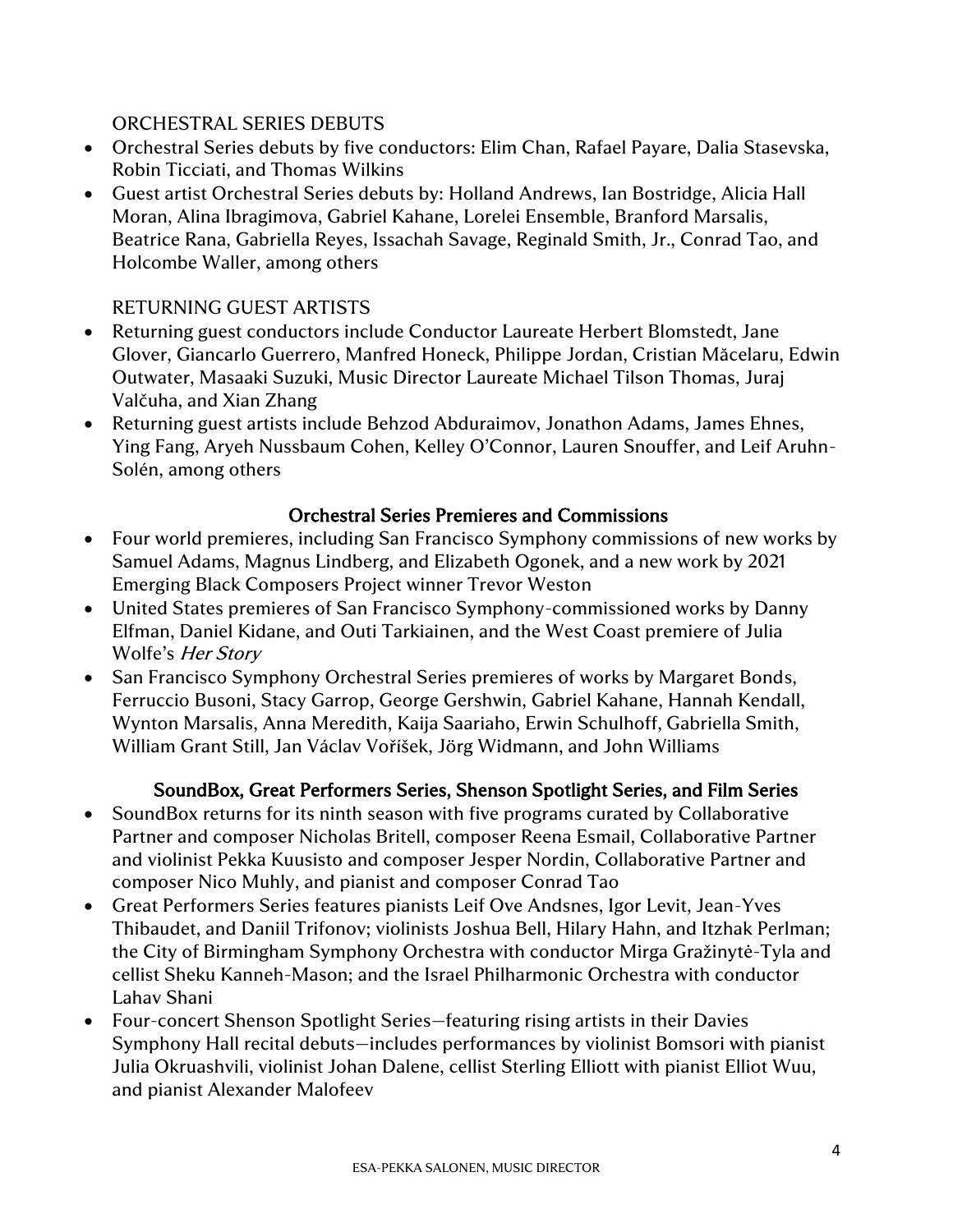• Film Series features live-to-picture performances of *Black Panther, Fantasia, The* Godfather, Jurassic Park, and Star Wars: A New Hope

#### San Francisco Symphony Youth Orchestra and Music for Families

- Wattis Foundation Music Director Daniel Stewart leads the San Francisco Symphony Youth Orchestra in five concerts culminating in a celebratory 40th anniversary performance featuring works by Huan-Zhi Li, George Gershwin, and Igor Stravinsky
- Resident Conductor of Engagement and Education Daniel Bartholomew-Poyser conducts the San Francisco Symphony in three Music for Families concerts designed for families with children ages 5+

#### Subscriptions available now; single tickets go on sale July 16, 2022

SAN FRANCISCO, CA—The San Francisco Symphony and Music Director Esa-Pekka Salonen today announced the Orchestra's 111th season, bringing vibrant musical experiences and collaborative programming to San Francisco and abroad. Highlights of the new season include fifteen Esa-Pekka Salonen-led programs at Davies Symphony Hall, new and ongoing partnerships with luminaries from across the artistic landscape, Salonen's first tour with the Orchestra to three European cities in March 2023, and a range of programs encompassing 30 works new to the San Francisco Symphony, including four world premieres and three U.S. premieres.

"I came to the San Francisco Symphony because I felt there was a potential for something powerfully transformative to take place here, in this city where things begin, in this state where anything is possible," said Esa-Pekka Salonen. "I could feel that there was something fast approaching—something that I wanted to be a part of.

"Though my first season with the Symphony was largely spent away from San Francisco, I was happy to dive into that feeling of newness, to listen to the ideas that the Collaborative Partners, the musicians, and the staff of the Symphony were bringing to the table, and to imagine together how the Symphony could adapt to and outpace the times. Returning for our second season together, I am thrilled to see how enthusiastically the Symphony took to making these ideas a reality, and was struck by the eagerness of both the Symphony and its audience as we began to work together, learn from one another, and craft our future.

"Now, as we embark upon our third season together, I am very happy to take what we have created and share it with the world at large. Everything we have done together thus far has been deeply, deeply inspiring and encouraging for the future, and it is an immense privilege to spend another season working with and learning from this orchestra."

# Esa-Pekka Salonen and the San Francisco Symphony

In his third season as Music Director, Esa-Pekka Salonen leads fifteen programs at Davies Symphony Hall, in addition to performances in Berkeley and Davis, CA, and a nine-day, nineconcert tour to Europe, launching a new touring model with extended immersive stays in Paris and Hamburg. Salonen's dedication to fostering collaborative relationships with artists from a multitude of perspectives continues in 2022–23 with a four-year partnership staging major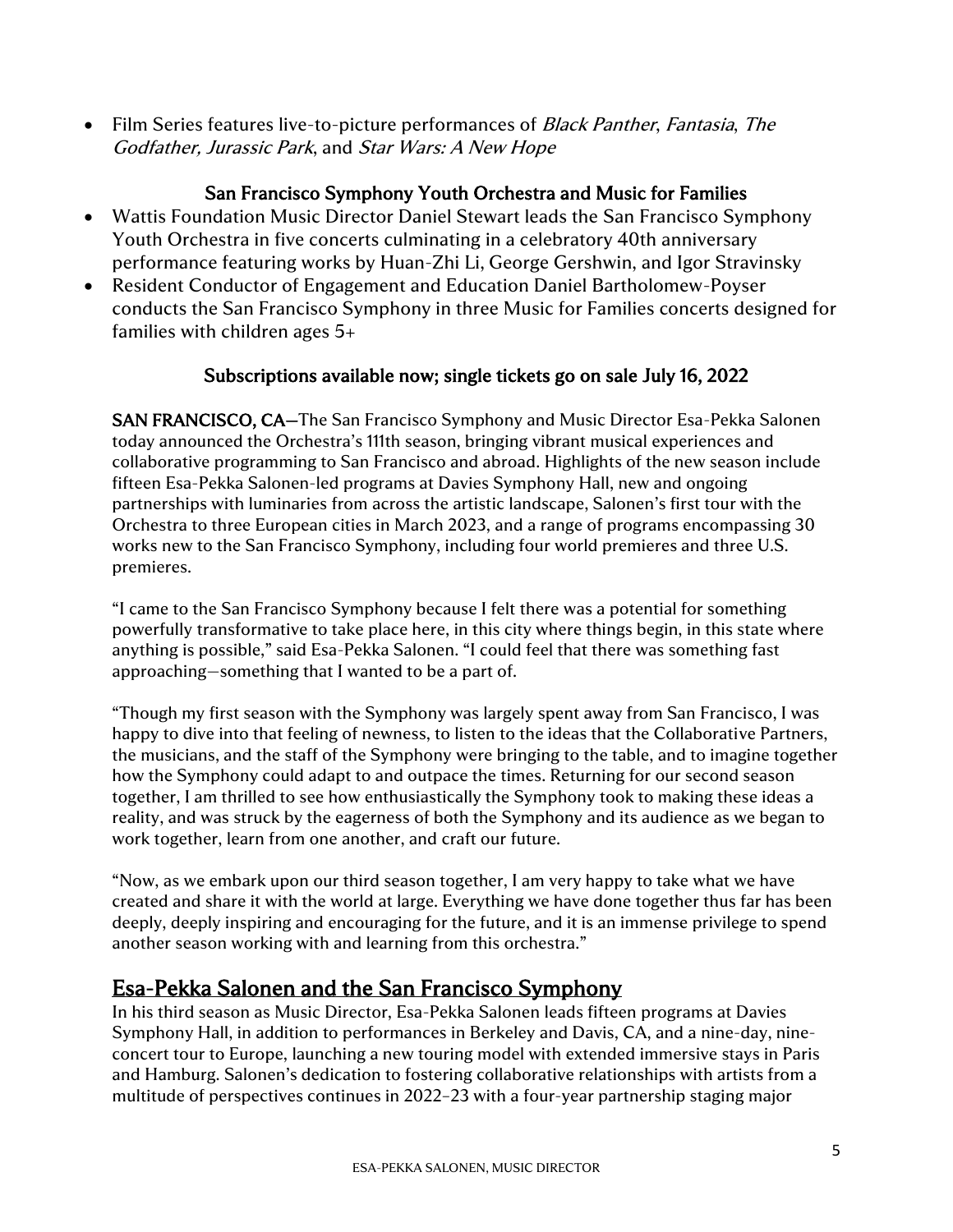works with director Peter Sellars (beginning in June 2022) and the addition of pianist Igor Levit as San Francisco Symphony Artist-in-Residence. The season also brings more visionary performances and unique programs with five of the San Francisco Symphony's Collaborative Partners, both in concert in San Francisco and abroad.

#### 2022 Opening Week Celebrations

The San Francisco Symphony kicks off the 2022–23 Season with a celebratory opening week of performances conducted by Music Director Esa-Pekka Salonen.

On September 23, Esa-Pekka Salonen and the San Francisco Symphony present the Opening Night Gala. The evening begins with pre-concert libations, followed by the opening night concert and an after-party for all ticket holders. Patrons can also reserve a Gala Package, which includes special festivities after the concert. Proceeds from the event benefit the Symphony's education and community programs.

The annual All San Francisco Concert honors local social service and neighborhood organizations, in recognition of and gratitude for the work these groups do to serve and enrich the lives of Bay Area citizens. Attendees include community members, volunteers, and employees from a broad range of organizations such as First Exposures, San Francisco Pretrial Diversion Project, Loco Bloco, and Hip Hop For Change, among many others. This year's All San Francisco Concert on September 22 is guided by an advisory committee made up of local community and nonprofit leaders, with founder of the All San Francisco Concert, San Francisco Symphony Life Governor Ellen Magnin Newman, serving as honorary chair.

#### Esa-Pekka Salonen conducts six Orchestral Series weeks, September–October 2022

In September and October 2022, Music Director Esa-Pekka Salonen conducts six weeks of Orchestral Series concerts featuring three world and U.S. premieres by composers Daniel Kidane, Magnus Lindberg, and Trevor Weston; Orchestral Series debuts by pianist Bertrand Chamayou, violinist Randall Goosby, baritone Christopher Purves, and soprano Golda Schultz; and performances at UC Davis' Mondavi Center for the Performing Arts and UC Berkeley's Zellerbach Hall, presented by Cal Performances.

Following the Opening Night celebration, on September 24, violinist Randall Goosby makes his San Francisco Symphony Orchestral Series debut performing Florence Price's Violin Concerto No. 2. Salonen also conducts the Overture to Wolfgang Amadeus Mozart's The Impresario, K.486 and Richard Strauss' Also sprach Zarathustra-a tone poem made famous in popular culture by Stanley Kubrick's 2001: A Space Odyssey.

September 29–October 2, Salonen leads the world premiere of a new work by [2021 Emerging](https://www.sfsymphony.org/About-SFS/Press-Room/Press-Releases/Emerging-Black-Composers-Project-2021)  [Black Composers Project winner](https://www.sfsymphony.org/About-SFS/Press-Room/Press-Releases/Emerging-Black-Composers-Project-2021) Trevor Weston. Developed by the San Francisco Symphony, San Francisco Conservatory of Music (SFCM), and the SFCM President's Advisory Council on Equity, the Emerging Black Composers Project initiative fosters the creation, workshop, and performance of new music from early-career Black American composers. The second half of the program is devoted to Gustav Mahler's Symphony No. 2, featuring soprano Golda Schultz, mezzo-soprano Michelle DeYoung, and the San Francisco Symphony Chorus. "I heard music by Trevor Weston for the first time at the final jury meeting of the Emerging Black Composers Project, and I was immediately taken by the beauty and the energy of his music, and also the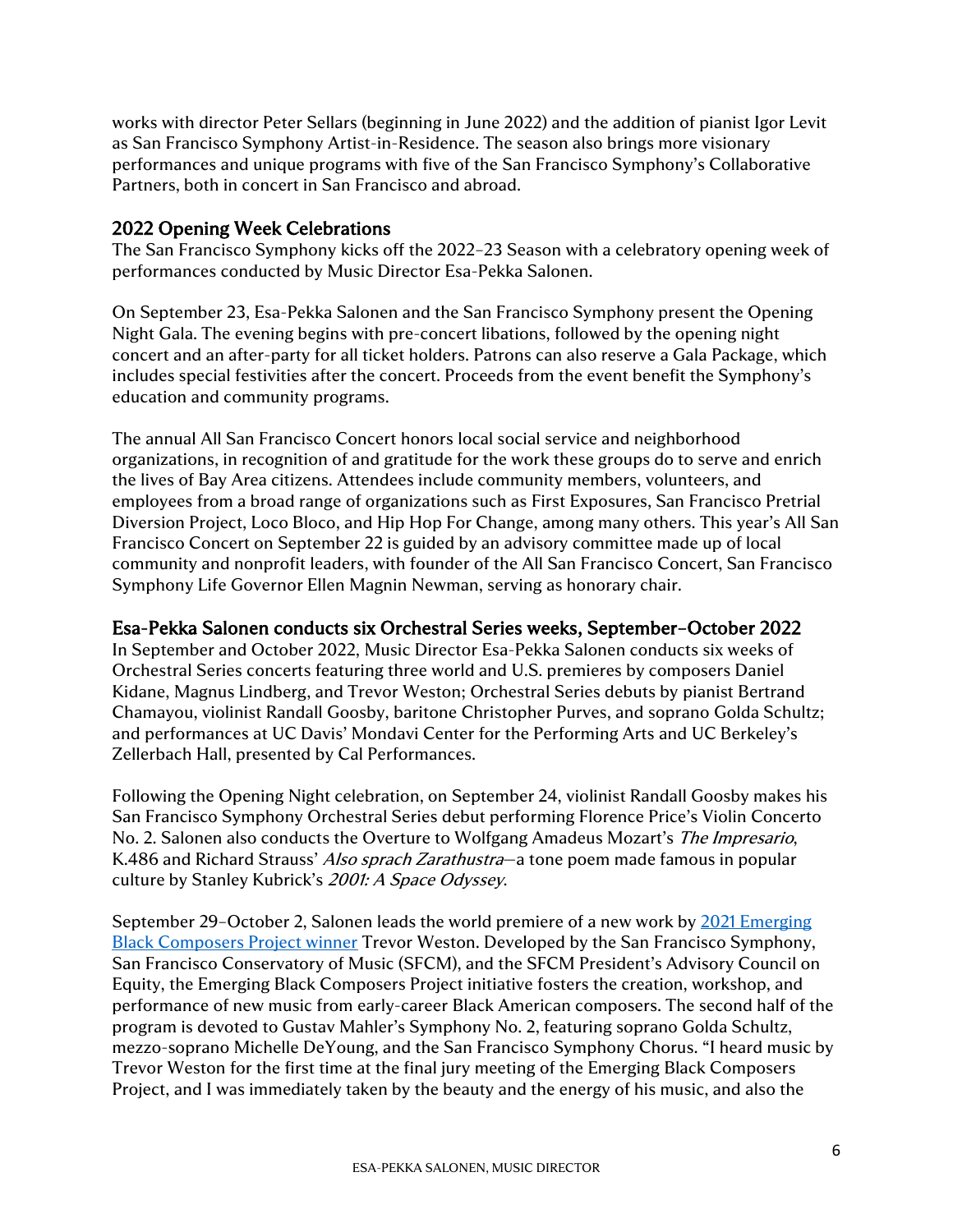sparkle of ideas, which is rare," said Salonen. "His music seemed to be completely alive. I'm greatly looking forward to conducting his piece before the Mahler Second Symphony."

October 7-9, Golda Schultz joins Salonen and the Orchestra again for Sibelius's *Luonnotar*. The program includes the U.S. premiere of Daniel Kidane's Precipice Dances and Igor Stravinsky's complete *The Firebird*. On October 6, Esa-Pekka Salonen and the San Francisco Symphony perform this program at UC Davis' Mondavi Center as part of the venue's 20th anniversary season.

October 13–15, pianist Yuja Wang makes her first appearance of the season with the Orchestra, performing the world premiere of Magnus Lindberg's Piano Concerto on a program also including Carl Nielsen's *Helios* Overture and Béla Bartók's Concerto for Orchestra. Wang returns to perform with Salonen and the Orchestra in March 2023 in advance of the Orchestra's European tour.

October 20–22 and October 27–29, Esa-Pekka Salonen leads two programs dedicated to myth, magic, and horror. October 20-22, Salonen conducts Modest Mussorgsky's Night on Bald Mountain, which evokes a witch's Sabbath; Franz Liszt's Totentanz, based on the haunting Dies irae and featuring pianist Bertrand Chamayou in his Orchestral Series debut; and Hector Berlioz's revolutionary *Symphony fantastique*. The October 21 performance will take place at UC Berkeley's Zellerbach Hall, presented by Cal Performances.

The October 27–29 program features the suite to Béla Bartók's *The Miraculous Mandarin*, a tale of prostitution, fraud, theft, and murder; the suite to Bernard Herrmann's iconic score to Alfred Hitchcock's film *Psycho*; and HK Gruber's playful and dark *Frankenstein!!* with baritone Christopher Purves as the chansonnier.

#### Four programs highlighting the piano with Esa-Pekka Salonen in February & March

In the lead up to the Orchestra's March 2023 European tour, Esa-Pekka Salonen returns February 17–March 2 for four programs highlighting guest pianists Pierre-Laurent Aimard, Conor Hanick, Lang Lang, and Yuja Wang. The Orchestra also performs works by two Bay Area-based composers, Samuel Adams and Gabriella Smith.

February 17–19, pianist Pierre-Laurent Aimard returns for Béla Bartók's Piano Concerto No. 2, completing his cycle of performances of Bartók's piano concertos with Salonen and the Orchestra that begins in June 2022. The program also includes Maurice Ravel's Le Tombeau de Couperin and selections from Sergei Prokofiev's *Romeo and Juliet*. February 20, Lang Lang joins Salonen and the Orchestra for a special one-night-only performance of Edvard Grieg's Piano Concerto, one of the composer's most popular works, on a program with Jean Sibelius's Symphony No. 5. February 23, 25 & 26, pianist Conor Hanick makes his Orchestral Series debut as soloist in the Salonen-led world premiere performances of a new work for piano and orchestra by Bay Area-based composer Samuel Adams, which shares the program with Anton Bruckner's Symphony No. 6.

March 1 & 2, Yuja Wang joins Salonen and the Orchestra for two nights, performing Sergei Rachmaninoff's Piano Concerto No. 3, which Wang will also perform during the Orchestra's March 2023 European tour. The program also includes Piotr Ilyich Tchaikovsky's *Francesca da* Rimini and the San Francisco Symphony premiere of Gabriella Smith's Tumblebird Contrails, a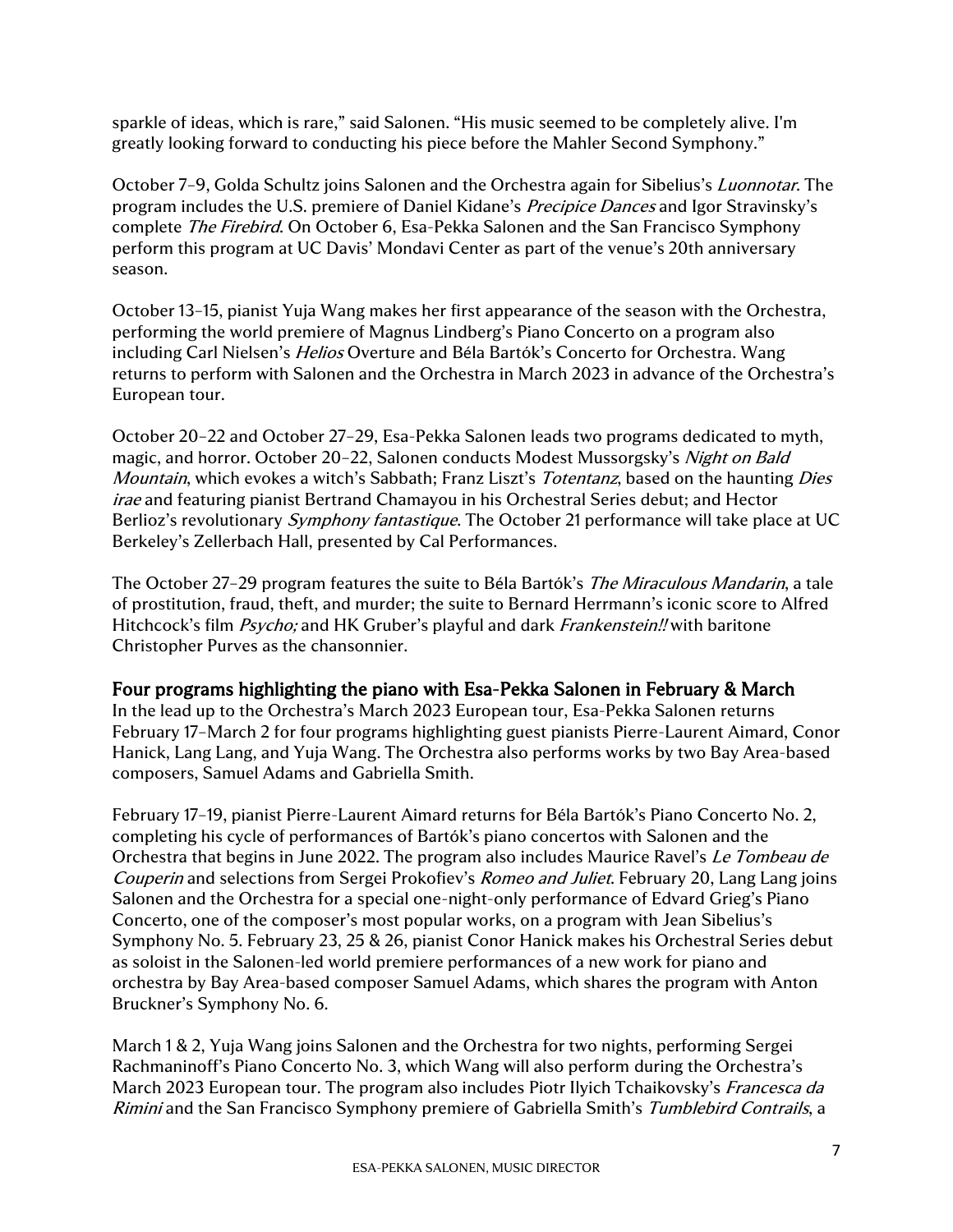work inspired by the composer's experience hiking Point Reyes National Seashore, which is also performed on the European tour.

#### A four-year partnership with Peter Sellars and the San Francisco Symphony

Beginning with Igor Stravinsky's *Oedipus Rex* and *Symphony of Psalms* June 10–12, 2022, as part of the 2021–22 season, Esa-Pekka Salonen and the Orchestra launch a four-year partnership with revered theater and opera director Peter Sellars, staging four large-scale works created and premiered in the last century, performed over four years from 2022 to 2025. "I am very moved and excited to be able to create four major projects with Esa-Pekka Salonen and the San Francisco Symphony early in their budding and flowering relationship," said Sellars. "Each of these four encounters will certainly be lifetime highlights for me and I hope they give the San Francisco Symphony and their public unforgettable, radically liberating, and profoundly refreshing experiences."

On June 8, 10 & 11, 2023, Sellars directs a new staged production of Kaija Saariaho's Adriana *Mater*, the composer's second opera, an intensely moving work exploring the relationship between a mother and her son as they navigate a world rumbling with the threat of violence. Saariaho dedicated *Adriana Mater* to Sellars, who directed the world premiere performances at Opéra Bastille in Paris in 2006, which Salonen also conducted. "Adriana Mater was Kaija's second opera after the huge success of her first one, *L'Amour de Loin*, which was an allegorical love story, quite static in the best sense of the word," said Salonen. "In *Adriana*, Kaija decided to go for drama. It's a very stark, violent story about a wartime rape, motherhood, and dealing with the past that affect several generations."

"One of Kaija Saariaho's most powerful works, her second opera Adriana Mater is waiting to be heard with fresh ears in a society now sharply attuned to issues of violence against women and the human costs of raising children in times of war," said Sellars. "With a wise, heartbreaking, prescient, and revelatory libretto by the great novelist Amin Maalouf, Kaija's eloquent opera speaks with the clarity, force, and humanity that our world is searching for."

Future seasons include new Peter Sellars-staged performances in 2024 of Olivier Messiaen's ambitious and evocative La Transfiguration de Notre Seigneur Jésus-Christ, one of his largest works featuring a chorus of 100; and in 2025 of Leoš Janáček's tragicomedy The Cunning Little Vixen featuring Collaborative Partner Julia Bullock in the titular role.

"Peter has been my most frequent and most important collaborator in the world of theater and stage performances since we first worked together in 1992," said Salonen. "We have done countless things together—dramatized concerts, productions, and semi-staged performances. I'm very happy that this collaboration is continuing and developing through this four-year partnership."

Sellars is one of the leading theater, opera, and television directors in the world today and is known for his ground-breaking and innovative interpretations of beloved operas. Prior to these upcoming performances, he directed San Francisco Symphony performances of two John Adams operas: El Niño in 2001 with conductor Kent Nagano and A Flowering Tree in 2007 with Adams conducting.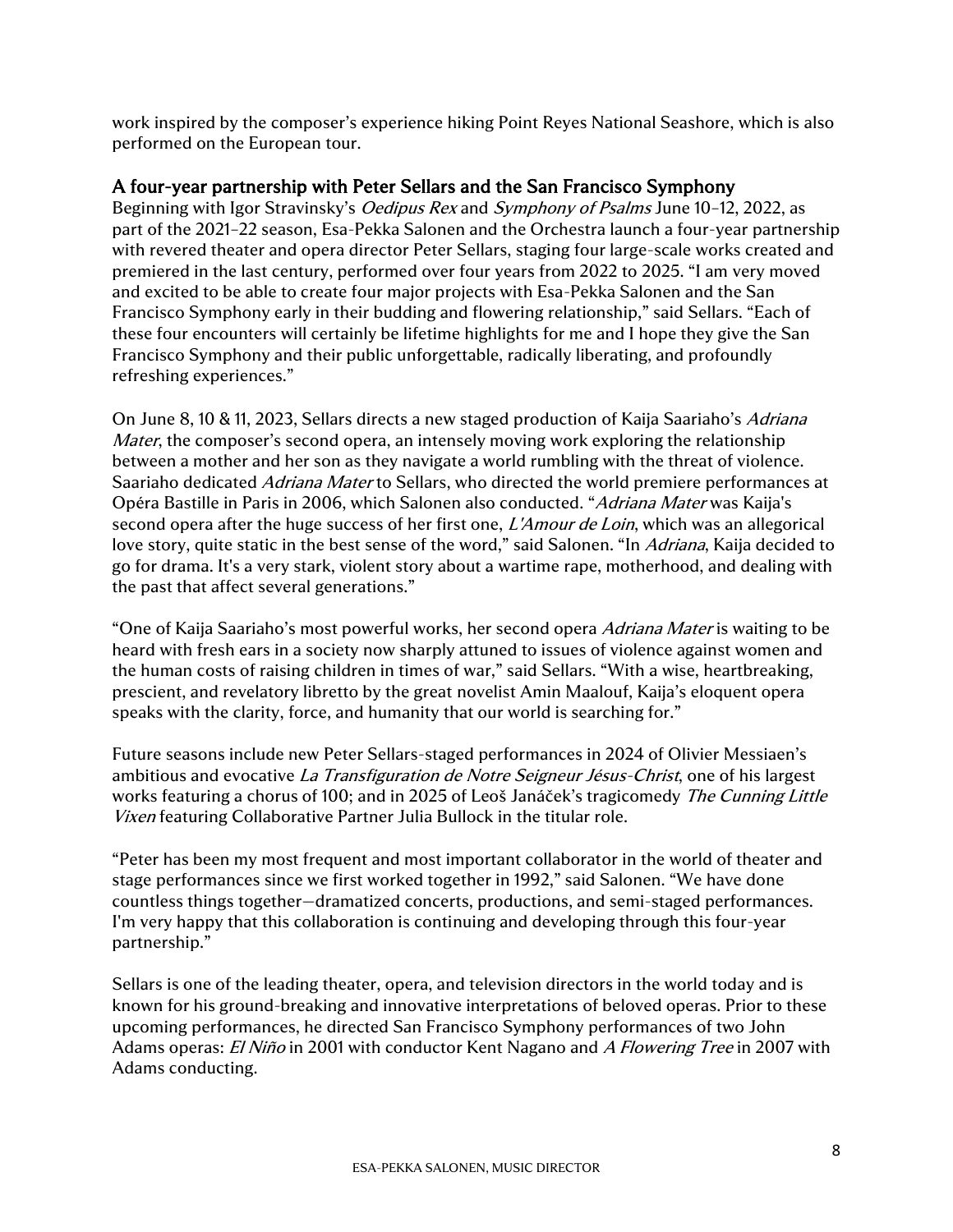#### Spring 2023 European Tour

March 9–17, 2023, Esa-Pekka Salonen and the San Francisco Symphony embark on their first tour together—and the Symphony's first international tour since 2016—with performances at the Philharmonie de Paris in France, Philharmonie Luxembourg, and Elbphilharmonie in Hamburg, Germany. In a new touring model, Salonen and the Orchestra bring the full breadth of the San Francisco Symphony's innovative programming and educational initiatives to immersive fourday residencies in Paris (March 9–12) and Hamburg (March 14–17) as part of a multi-year symphonic and cultural exchange between the San Francisco Symphony and each of the cities.

Paris has been a sister city to San Francisco since 1997. The relationship was recently renewed on March 24 alongside a new cultural accord, signed by San Francisco Mayor London N. Breed and Mayor of Paris Anne Hidalgo, dedicated to a collaborative exchange between the San Francisco Symphony and the Philharmonie de Paris, with plans to co-commission new works, create new concert experiences, and commit to regular exchanges between the two orchestras, San Francisco Symphony Music Director Esa-Pekka Salonen, and Orchestre de Paris Music Director Klaus Mäkelä. As part of this partnership, Mäkelä makes his San Francisco Symphony Orchestral Series debut April 28–30, 2022 and will travel with the Orchestre de Paris to San Francisco in March 2024. Salonen, the San Francisco Symphony, and Collaborative Partners will also return to Paris for a series of performances in 2024.

Esa-Pekka Salonen and the Orchestra will perform two concert programs in both Paris and Hamburg in March 2023—including works by Johann Sebastian Bach, Marcos Balter, Samuel Barber, Béla Bartók, Sergei Rachmaninoff, Jean Sibelius, Gabriella Smith, Steven Stucky, and his own composition, Nyx. Yuja Wang joins the Orchestra in all three tour cities to perform Sergei Rachmaninoff's Piano Concerto No. 3, and violinist Johan Dalene—one of the musicians featured in the San Francisco Symphony's Shenson Spotlight Series, which highlights ascendent artists in their Davies Symphony Hall recital debuts—makes his San Francisco Symphony debut performing Samuel Barber's Violin Concerto in concerts in Paris and Hamburg.

Salonen and the Orchestra are also joined on tour by two of the Symphony's eight Collaborative Partners: flutist Claire Chase and composer Nico Muhly. In Paris on March 12, Chase is joined by members of the San Francisco Symphony for Marcos Balter's *Pan*, a "musical drama" for solo flute, live electronics, and an ensemble of community musicians. Chase commissioned Pan as a part of *Density 2036*, a 24-year project that she created in 2013 to commission a new body of repertory for solo flute each year until the 100th anniversary of Edgard Varèse's groundbreaking 1936 flute solo, *Density 21.5*. Nico Muhly joins Salonen, pianist Yuja Wang, and members of the Orchestra for two performances of his SoundBox program, Codes, in Paris and Hamburg on March 9 and 17, respectively.

In Hamburg, members of the Orchestra will participate in educational events at the Elbphilharmonie.

## Collaborative Partners with the San Francisco Symphony

San Francisco Symphony Collaborative Partners Nicholas Britell, Julia Bullock, Claire Chase, Pekka Kuusisto, and Nico Muhly present innovative programs and special, one-of-a-kind performances throughout the season, both in San Francisco and abroad.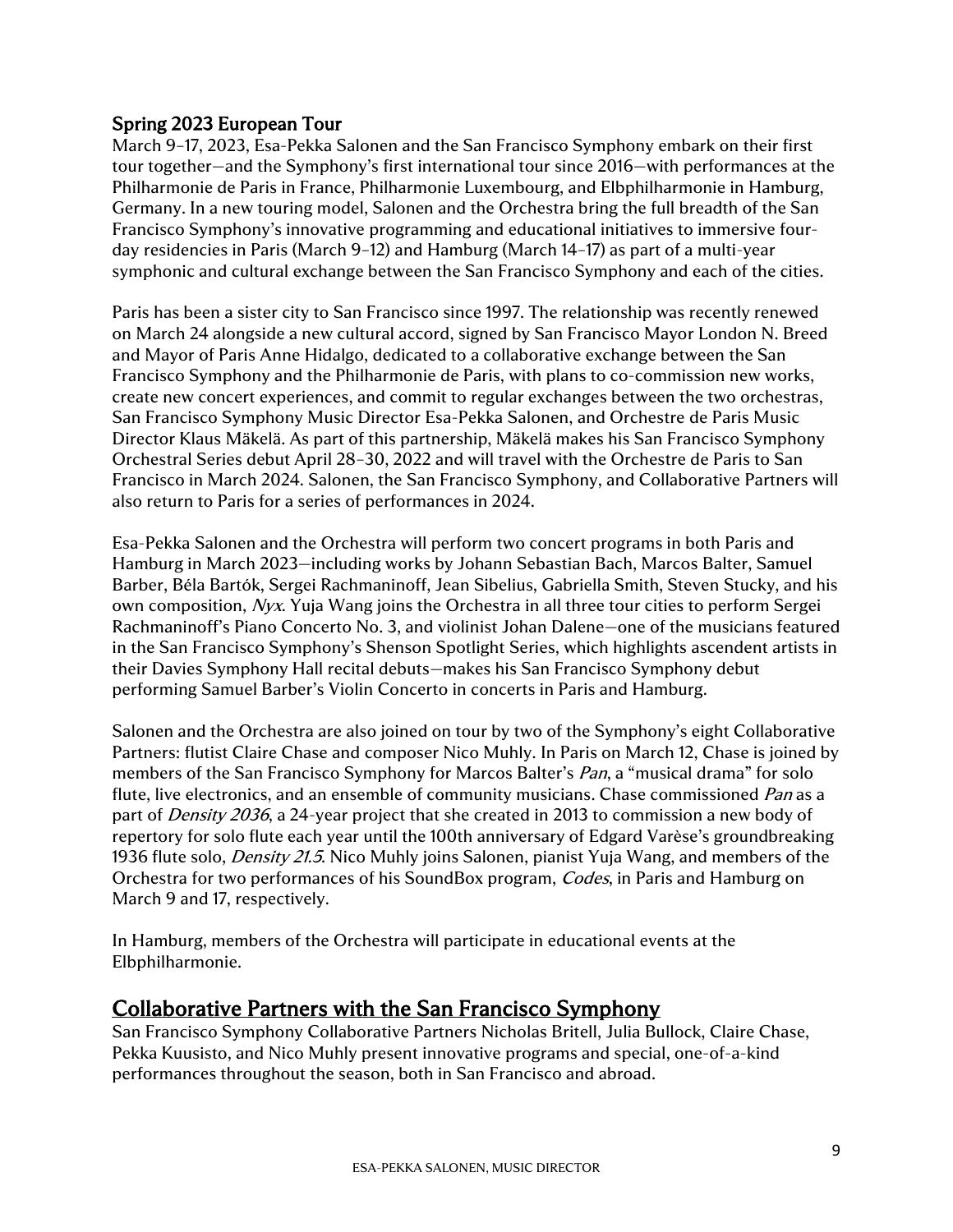The San Francisco Symphony's SoundBox series features three Collaborative Partner curators this season: pianist and composer Nicholas Britell curates the April 14 & 15 performances; violinist Pekka Kuusisto, with composer and developer Jesper Nordin, curates the February 10 & 11 performances (postponed from the 2021–22 season); and composer Nico Muhly curates Codes, a SoundBox program performed with pianist Yuja Wang, March 4. Muhly's SoundBox program will also travel with the Orchestra on its March 2023 European tour with performances in Paris and Hamburg.

In a special presentation in San Francisco and on tour in Paris, flutist Claire Chase performs and directs performances of Marcos Balter's *Pan* with members of the San Francisco Symphony and community performers. The performance opens with *Alone*, another work by Balter composed specifically for Chase.

Closing out the 2022–23 season, on June 29-July 1, Collaborative Partner Julia Bullock joins Esa-Pekka Salonen, the Orchestra, and the San Francisco Symphony Chorus for a program that includes Margaret Bonds' "The Negro Speaks of Rivers" and "Winter Moon," and George Gershwin's "Somebody from Somewhere" and "Soon"—all works receiving their San Francisco Symphony premiere. Salonen also conducts the Orchestra's first performances of Reena Esmail's Black Iris, as well as Maurice Ravel's Daphnis et Chloé.

The San Francisco Symphony's Collaborative Partners comprise composer and pianist Nicholas Britell; classical singer and curator Julia Bullock; flutist, educator, and creator of new and experimental music Claire Chase; composer, guitarist, and co-founder of The National Bryce Dessner; violinist, musical director, and artistic trailblazer Pekka Kuusisto; composer and multifaceted collaborator Nico Muhly; artificial intelligence entrepreneur and roboticist Carol Reiley; and jazz bassist, vocalist, and undefinable artist esperanza spalding. Read more about the Collaborative Partners [here.](https://www.sfsymphony.org/About-SFS/Collaborative-Partners)

# Music Director Laureate Michael Tilson Thomas

Music Director Laureate Michael Tilson Thomas (MTT) conducts the San Francisco Symphony in four concert programs, with performances featuring his longtime collaborators cellist Gautier Capuçon and pianists Emanuel Ax and Jean-Yves Thibaudet. On November 11–13, MTT conducts the U.S. premiere of Danny Elfman's Cello Concerto with Gautier Capuçon and leads the Orchestra in Igor Stravinsky's *Symphonies of Wind Instruments* and Piotr Ilyich Tchaikovsky's Serenade for Strings. On November 17–19, MTT leads the Orchestra in an all-Johannes Brahms program including Serenade No. 1 in D major and Piano Concerto No. 1, performed by Emanuel Ax. Concerts on January 26–28 include Claude Debussy's Prélude à L'Après-midi d'un faune, Olivier Messiaen's Trois petites liturgies de la Présence Divine, Chôros No. 10 by Heitor Villa-Lobos with the San Francisco Symphony Chorus, and Claude Debussy's Fantasie for Piano and Orchestra featuring Jean-Yves Thibaudet. MTT and the San Francisco Symphony's final 2022–23 season performances together take place March 30–April 1 and are dedicated to Gustav Mahler's Symphony No. 6.

#### Artist-In-Residence Igor Levit

Pianist Igor Levit is the San Francisco Symphony's Artist-in-Residence for the 2022–23 season, joining the Orchestra for a multi-week concert residency in June 2023. For his residency, Levit performs two Orchestral Series concerts with Esa-Pekka Salonen and the San Francisco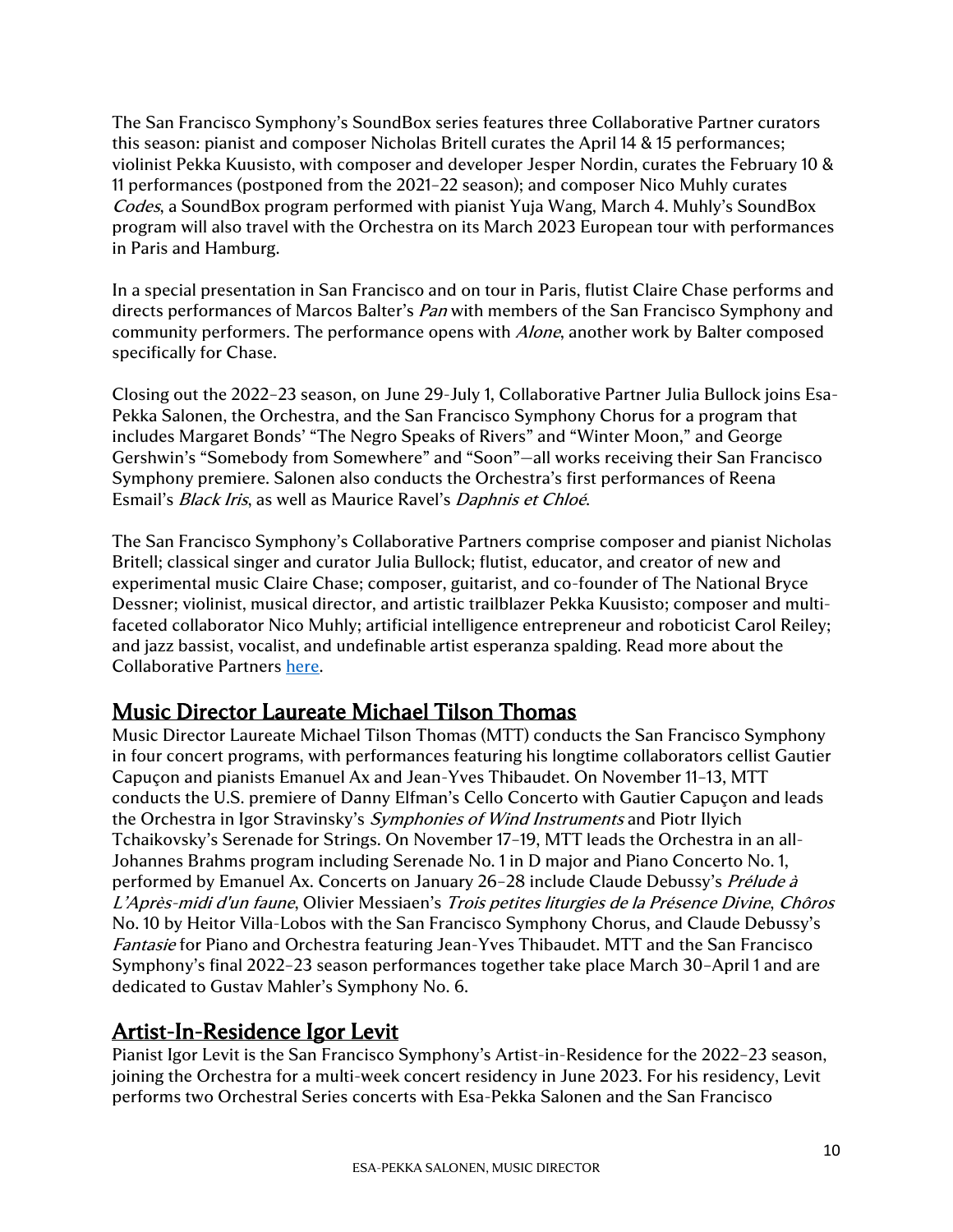Symphony in addition to a Great Performers Series solo recital and a chamber music performance with members of the Orchestra.

June 15–17, Levit joins Esa-Pekka Salonen and the San Francisco Symphony for a program of works by Ludwig van Beethoven, including the Piano Concerto No. 5 and Third Symphony, Eroica. On June 22, 24 & 25, in his second Orchestral Series concert, Levit performs Ferruccio Busoni's Piano Concerto with Esa-Pekka Salonen, the Orchestra, and the San Francisco Symphony Chorus, marking the San Francisco Symphony's first performances of the work. Busoni's Piano Concerto is one of the most massive and demanding piano concertos in the genre, featuring a large orchestra and chorus and clocking in at 75 minutes.

In his Great Performers Series recital on June 27, Levit performs Johannes Brahms' Six Chorale Preludes, arranged by Ferruccio Busoni; Fred Hersch's Variations on a Folk Song, which Levit personally commissioned; the prelude to Richard Wagner's Tristan and Isolde, arranged by Zoltán Kocsis; and Franz Liszt's Piano Sonata in B minor. The program for Levit's Chamber Series performance with members of the San Francisco Symphony will be announced at a later date.

"Few things nowadays make me so happy than thinking forward to playing with the San Francisco Symphony and Esa-Pekka so extensively next year," said Levit. "Especially when part of the program will be Busoni's magnificent, heroic, huge, long, mounting, and really incredible piano concerto. Playing this piece doesn't happen too often and getting the chance to play it with such a great orchestra and such a great conductor, in a way, leaves me speechless."

"Igor Levit is perhaps the hottest pianist in Europe at the moment," said Salonen. "He plays the piano on a supreme technical and musical level, and when he touches an old war horse piece, like a Beethoven piano concerto or a Brahms piano sonata, it's almost like he's a brilliant restorer of old paintings. He treats these paintings with utmost care and respect, but somehow the colors become vivid. It's a really magical touch he has in this sense. And I'm so especially excited that Igor has decided to play the Busoni Piano Concerto with us, which is the strangest piano concerto ever written. It's about 75 minutes long and needs a big orchestra and a chorus. And it's a massive but utterly fascinating journey, full of beauty, struggle, love, and pain."

Levit became a household name in 2020 when he presented a daily concert online from his home for 50 consecutive days, offering music, hope, and connection during the pandemic. He has been described by the New York Times as one of the "most important artists of his generation," was *Musical America*'s "Recording Artist of the Year" in 2020, and received the 2018 Gilmore Artist Award.

## Premieres and Commissions

The San Francisco Symphony's 2022–23 Orchestral Series features 30 works new to the Orchestra, including four world premiere, three United States premieres, and one West Coast premiere—many of them commissions by the San Francisco Symphony—as well as 23 San Francisco Symphony premieres.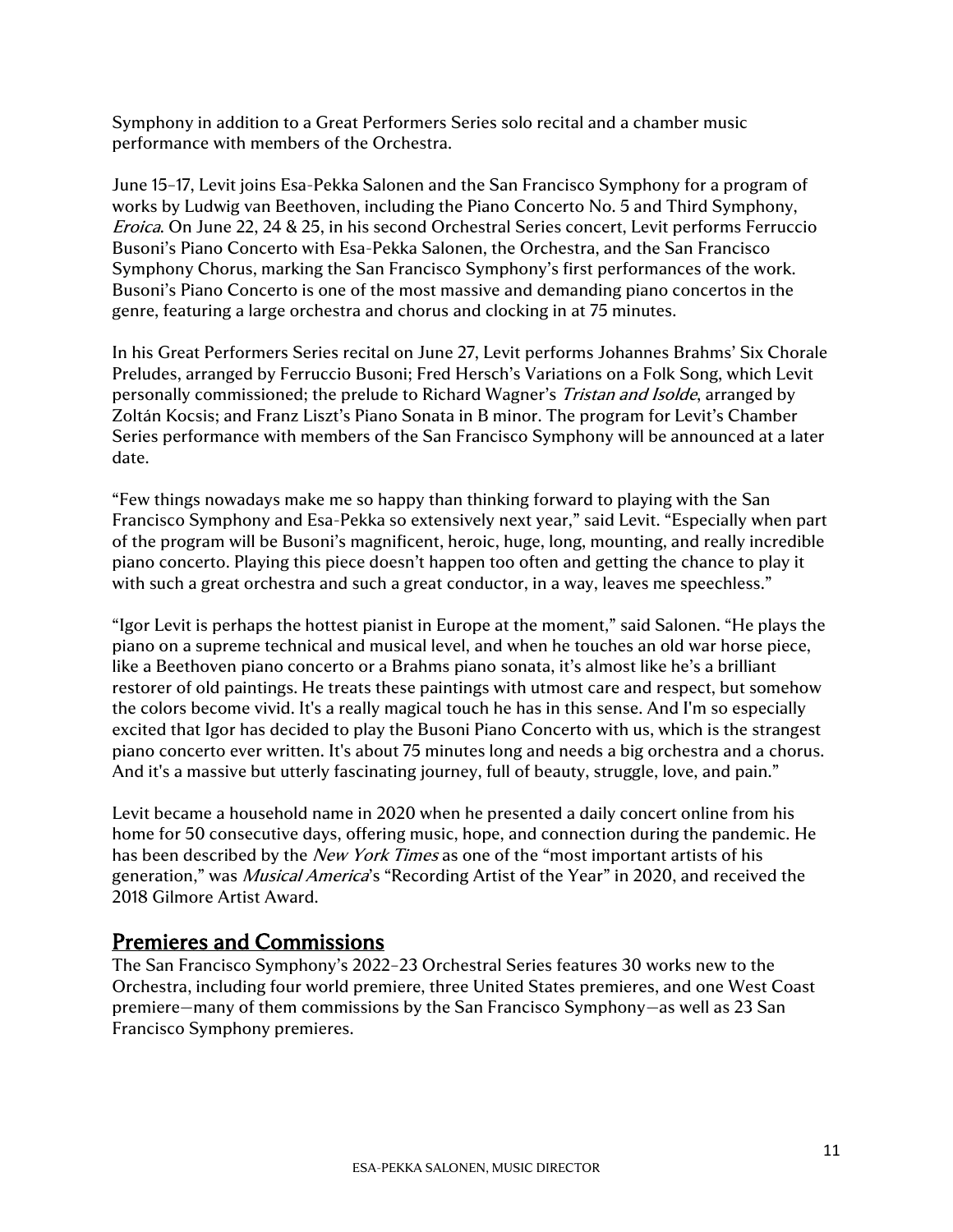Esa-Pekka Salonen recently spoke on the importance of performing and commissioning new works with the Orchestra and programming them in addition to repertoire more familiar to San Francisco Symphony audiences:

"I don't believe in the concept of canon, especially canon as something finished or immovable. If you look back at concert programs from 150 years ago, what then was understood as canon is very different from today. We don't need the concept of canon as long as music is a dynamic thing that keeps changing, because we keep changing. There's a tradition of these works we love and want to take care of, there's a sort of gardener's duty that we have. We have to take care of the old trees, but we also have to make sure that there's new growth everywhere, because without the new growth the trees actually won't survive. Ultimately, it's all about relevance. Every day that goes by stretches the virtual rubber band between, say, us and Beethoven. And the fear of course is that one day we come to the point where it snaps, and we no longer feel that it's relevant, which would be a catastrophe in a way because it's wonderful. The only way to keep that relevance and connection is to make sure that there's new music. There's new growth, new composers, new artists who keep this art form alive and take it places that we cannot even imagine. That's the most important thing—the surprise, the new directions. I want to be part of that process. That's why we want to commission works from young composers and support new artists. We want to engage new performers and expand the horizons of what we do."

World premieres this season include a new work for piano by Samuel Adams performed by pianist Conor Hanick in concerts conducted by Esa-Pekka Salonen, February 23, 25 & 26; a new work for piano and orchestra by Magnus Lindberg performed by pianist Yuja Wang with Salonen conducting, October 13–15; and an orchestral work by Elizabeth Ogonek conducted by Elim Chan, January 12–14. On September 29 & October 1–2, Esa-Pekka Salonen leads the San Francisco Symphony in the world premiere performance of a new work by winner of the 2021 Emerging Black Composers Project Trevor Weston.

United States premieres of San Francisco Symphony-commissioned works include Danny Elfman's Cello Concerto with cellist Gautier Capuçon and Michael Tilson Thomas conducting, November 11-13; Daniel Kidane's *Precipice Dances*, conducted by Esa-Pekka Salonen, October 6–9; and Outi Tarkiainen's Milky Ways performed by San Francisco Symphony English horn player Russ de Luna with Cristian Măcelaru conducting, April 21–23.

On May 25 & 27, Giancarlo Guerrero leads the West Coast premiere of San Francisco Symphony co-commission *Her Story* by Julia Wolfe, featuring the Lorelei Ensemble. The 40-minute piece for orchestra and women's vocal ensemble incorporates text from throughout the history of women's fight for equality, ranging from a letter written by Abigail Adams, to words attributed to Sojourner Truth, to public attacks directed at women protesting for the right to vote, to political satire.

San Francisco Symphony Orchestral Series premieres of works never before performed by the Orchestra include Michael Abels' Emerge, Margaret Bonds' "The Negro Speaks of Rivers" and "Winter Moon," Ferruccio Busoni's Piano Concerto, Samuel Coleridge-Taylor's *Ballade*, Reena Esmail's Black Iris, Stacy Garrop's Spectacle of Light, George Gershwin's "Somebody from Somewhere" and "Soon," Hannah Kendall's *The Spark Catchers*, selections from Wynton Marsalis' Blues Symphony, Anna Meredith's Nautilus, Florence Price's Violin Concerto No. 2, Kaija Saariaho's Adriana Mater, Erwin Schulhoff's Hot-Sonate, Gabriella Smith's Tumblebird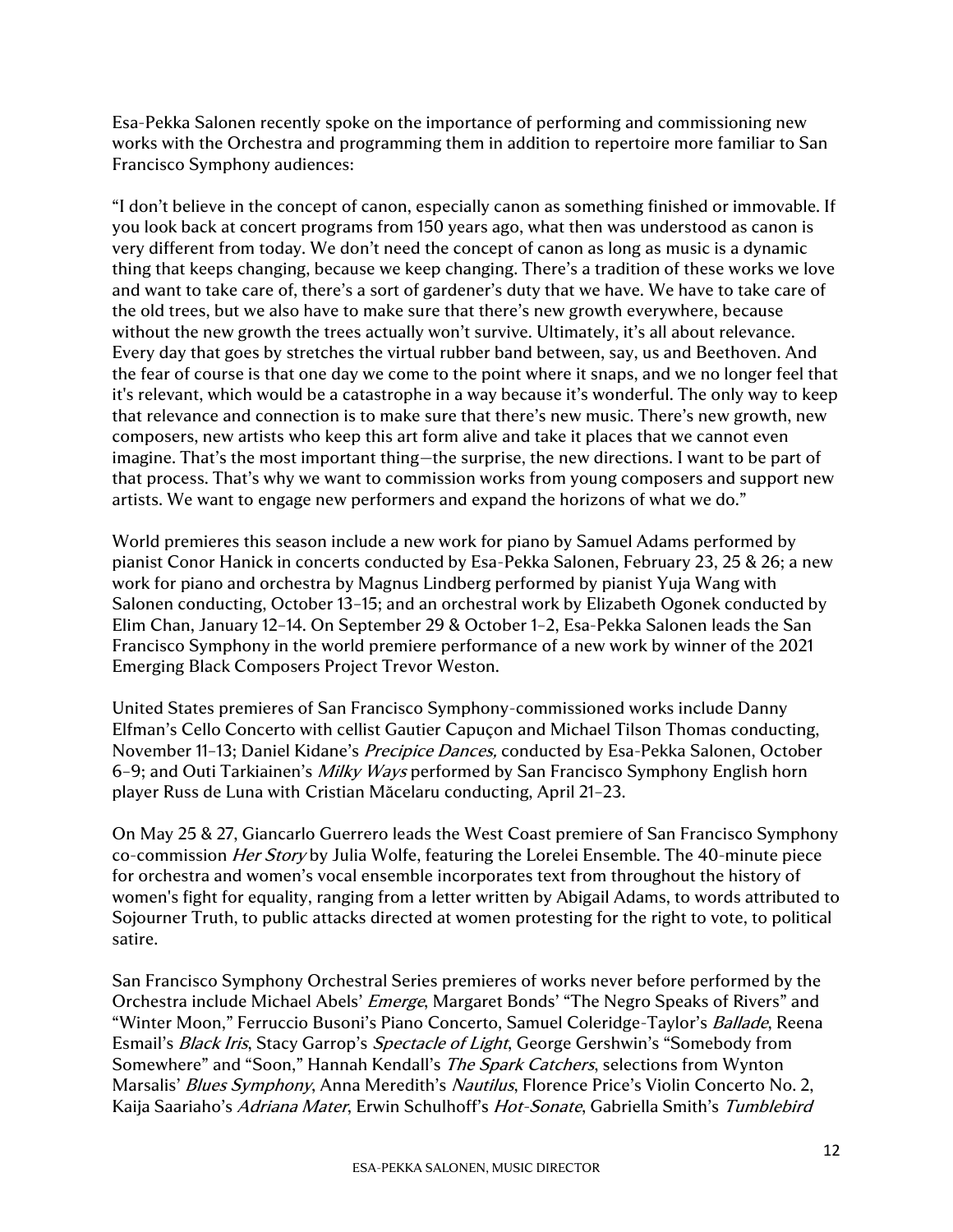Contrails, William Grant Still's Darker America, Gloria Isabel Ramos Triano's amazon, Jan Václav Voříšek's Symphony in D major, Jörg Widmann's Violin Concerto, and John Williams's Escapades. On February 2 & 3, Edwin Outwater conducts the San Francisco Symphony premiere of Gabriel Kahane's *emergency shelter intake form*, a song cycle exploring the perpetuation of systemic inequity and homelessness, featuring mezzo-soprano Alicia Hall Moran and vocalists Holland Andrews, Gabriel Kahane, and Holcombe Waller, who serve as members of the Chorus of Inconvenient Statistics.

# San Francisco Symphony Conducting Debuts and Returning Conductors

The San Francisco Symphony's 2022–23 Season features a dynamic lineup of international guest conductors bringing fresh and unique perspectives to the podium as they make their San Francisco Symphony Orchestral Series debuts.

#### Debuting conductors include:

- Elim Chan–Chief Conductor of the Antwerp Symphony Orchestra and Principal Guest conductor of the Royal Scottish National Orchestra (January 12–14)
- Rafael Payare—Music Director of the San Diego Symphony, Music Director Designate of Orchestre Symphonique de Montréal, Principal Conductor of the Castleton Festival, and Honorary Conductor of Sinfonietta Cracovia (May 11–13)
- Dalia Stasevska–Chief Conductor of the Lahti Symphony Orchestra and Principal Guest Conductor of the BBC Symphony Orchestra (April 27–30)
- Robin Ticciati—Music Director of Deutsches Symphonie-Orchester Berlin and Music Director of the Glyndebourne Festival Opera (January 20–22)
- Thomas Wilkins—Principal Conductor of the Hollywood Bowl Orchestra, Music Director Laureate of the Omaha Symphony Orchestra, and the Boston Symphony Orchestra's first-ever Artistic Advisor for Education and Community Engagement (May 4–6)

#### Returning guest conductors include:

- Conductor Laureate Herbert Blomstedt—Music Director of the San Francisco Symphony from 1985 to 1995; Honorary Conductor of the Bamberg Symphony Orchestra and Danish National Symphony Orchestra; Conductor Laureate of the Swedish Radio Symphony, Leipzig Gewandhaus Orchestra, and Staatskapelle Dresden; and Honorary Conductor Laureate of the NHK Symphony Orchestra, Tokyo (February 9, 10 & 12)
- Jane Glover—Music Director of Music of the Baroque, recently named Dame Commander of the Order of the British Empire in the 2021 New Year's Honours (April 13–15)
- Giancarlo Guerrero—Music Director of the Nashville Symphony, Music Director of the Wrocław Philharmonic at the National Forum of Music in Poland, and Principal Guest Conductor of the Gulbenkian Orchestra in Lisbon, Portugal (May 25 & 27)
- Manfred Honeck, Music Director of the Pittsburgh Symphony Orchestra (June 1-3)
- Philippe Jordan, Music Director of the Vienna State Opera (May 18–20)
- Cristian Măcelaru—Music Director of Orchestre National de France, Chief Conductor of WDR Sinfonieorchester, Artistic Director and Principal Conductor of the Interlochen Center for the Arts' World Youth Symphony Orchestra, and Music Director and Conductor of the Cabrillo Festival of Contemporary Music (April 21–23)
- Edwin Outwater, Music Director of San Francisco Conservatory of Music and Music Director Laureate of the Kitchener-Waterloo Symphony (February 2 & 3)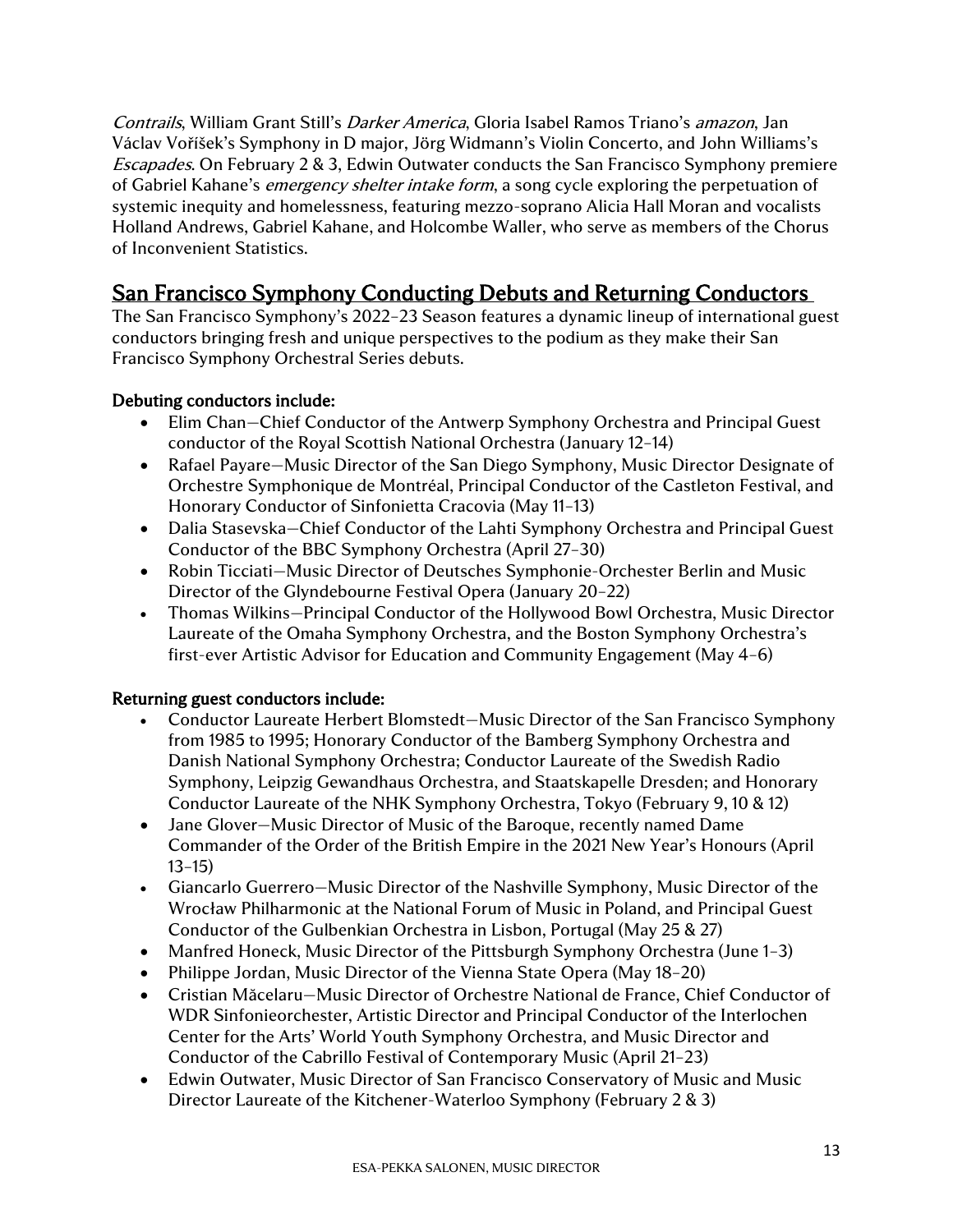- Masaaki Suzuki, Founder and Music Director of Bach Collegium Japan (December 9 & 10)
- Juraj Valčuha—Music Director of Teatro di San Carlo, First Guest Conductor of the Konzerthausorchester Berlin, and Music Director Designate of the Houston Symphony (November 3, 4 & 6)
- Xian Zhang—Music Director of the New Jersey Symphony Orchestra, Principal Guest Conductor of the Melbourne Symphony Orchestra, and Conductor Emeritus of Orchestra Sinfonica di Milano Giuseppe Verdi (December 1–3)

# Guest Artists Perform with the San Francisco Symphony

Guest artists making their San Francisco Symphony Orchestral Series debuts include vocalists Holland Andrews, Gabriel Kahane, and Holcombe Waller, performing as the Chorus of Inconvenient Statistics in Kahane's emergency shelter intake form; the Lorelei Ensemble; sopranos Gabriella Reyes and Golda Schultz; mezzo-soprano Alicia Hall Moran; tenors Ian Bostridge and Issachah Savage; baritone Iain Paterson; bass Reginald Smith, Jr; violinists Randall Goosby and Alina Ibragimova; pianists Bertrand Chamayou, Conor Hanick, Beatrice Rana, and Conrad Tao; and saxophonist Branford Marsalis.

Returning guest artists include pianists Behzod Abduraimov, Pierre-Laurent Aimard, Emanuel Ax, Lang Lang, Jean-Yves Thibaudet, and Yuja Wang; violinists Joshua Bell, Hilary Hahn, and James Ehnes; and cellist Gautier Capuçon. Vocalists returning to perform with the San Francisco Symphony include baritones Jonathon Adams and Christopher Purves; tenor Leif Aruhn-Solén; sopranos Ying Fang and Lauren Snouffer; countertenor Aryeh Nussbaum Cohen; and mezzosopranos Michelle DeYoung and Kelley O'Connor. Peter Sellars returns as director for the staged production of Kaija Saariaho's Adriana Mater in June.

This season, three members of the San Francisco Symphony appear as soloists across two programs, including Concertmaster Alexander Barantschik and Principal Oboe Eugene Izotov, who perform J.S. Bach's Concerto for Oboe and Violin in C minor, BWV 1060, and English horn player Russ de Luna, who takes his solo turn in a new work written for him by Outi Tarkiainen.

# Great Performers Series and Shenson Spotlight Series

The 2022–23 Great Performers Series includes orchestral presentations by the City of Birmingham Symphony Orchestra with conductor Mirga Gražinytė-Tyla and cellist Sheku Kanneh-Mason, and the Israel Philharmonic Orchestra with conductor Lahav Shani. Soloists presented in the series include pianist Leif Ove Andsnes; violinist Joshua Bell; violinist Hilary Hahn; pianist Igor Levit; violinist Itzhak Perlman in recital with pianist Rohan De Silva; pianist Jean-Yves Thibaudet; pianist Daniil Trifonov; and pianist Yuja Wang in a special pre-tour performance with Esa-Pekka Salonen and the San Francisco Symphony.

The San Francisco Symphony's Shenson Spotlight Series, now in its second season, features ascendant artists in their Davies Symphony Hall debuts. Soloists presented by this series include violinist Bomsori with pianist Julia Okruashvili; violinist Johan Dalene; cellist Sterling Elliott in recital with pianist Elliot Wuu; and pianist Alexander Malofeev.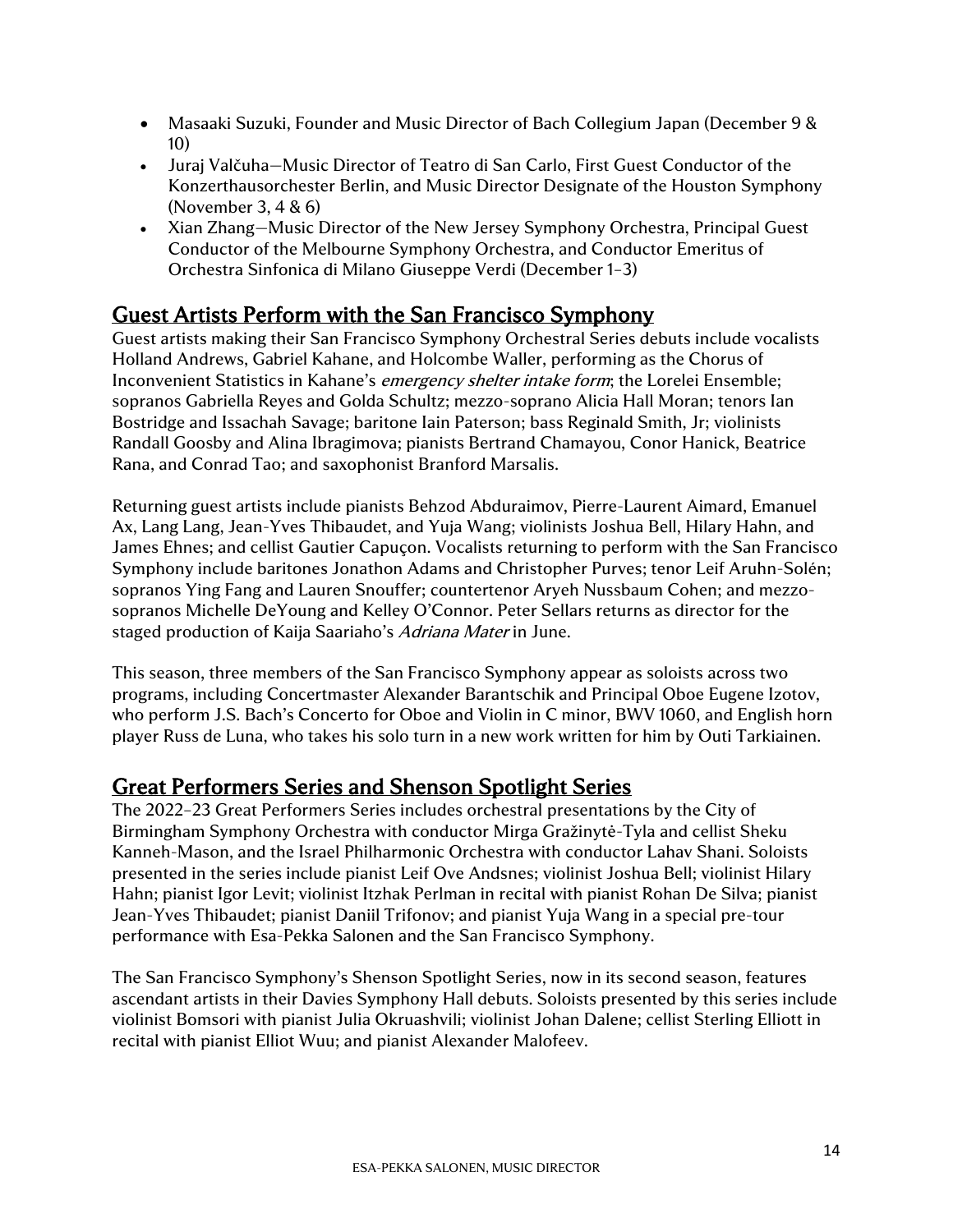# San Francisco Symphony Chorus performances

One of America's most distinguished choruses, the 150-member San Francisco Symphony Chorus is known for its precision, power, and versatility. During the 2022–23 season, the San Francisco Symphony Chorus is featured in eight Orchestral Series programs, including performances of J.S. Bach's *Magnificat*, BWV 243, conducted by Jane Glover; Ludwig van Beethoven's Symphony No. 9, conducted by Xian Zhang; Benjamin Britten's War Requiem conducted by Philippe Jordan; George Frideric Handel's *Messiah*, conducted by Masaaki Suzuki; and Oliver Messiaen's *Trois petites liturgies de la Présence Divine* and Heitor Villa-Lobos's Chôros No. 10, conducted by Michael Tilson Thomas. The Chorus also performs on three programs led by Music Director Esa-Pekka Salonen: a fully staged production of Kaija Saariaho's Adriana Mater, directed by Peter Sellars; Ferruccio Busoni's Piano Concerto featuring Artist-in-Residence Igor Levit as soloist; and in Maurice Ravel's Daphnis et Chloé.

# **SoundBox**

The San Francisco Symphony's groundbreaking SoundBox series returns for a ninth season with five programs curated by Collaborative Partner Nicholas Britell, composer Reena Esmail, Collaborative Partner Pekka Kuusisto and composer Jesper Nordin, Collaborative Partner Nico Muhly, and pianist Conrad Tao, featuring performances by guest artists and members of the San Francisco Symphony, accompanied by unique video projections and lighting design. Launched in 2014 as an experimental, late-night concert series for culturally curious audiences, SoundBox is known for continuously pushing the envelope with adventurous programming, innovative design, and multimedia elements. SoundBox performances take place in a warehouse-like rehearsal space adjacent to Davies Symphony Hall, enhanced by a Meyer Constellation Sound System, which can alter the space's acoustics to accommodate a variety of musical styles and ensembles, providing ultimate versatility.

The 2022–23 SoundBox series kicks off with performances on December 9 & 10, curated by composer Reena Esmail, followed by a program curated by pianist and composer Conrad Tao on January 13 & 14. San Francisco Symphony Collaborative Partner and violinist Pekka Kuusisto curates the February 10 & 11 SoundBox program alongside composer and developer Jesper Nordin (postponed from the 2021–22 season), with the program featuring the first performances of part of a new work that Nordin is writing for Kuusisto. On March 4, San Francisco Symphony Collaborative Partner and composer Nico Muhly curates *Codes*, a program conducted by Esa-Pekka Salonen and featuring pianist Yuja Wang. Muhly's SoundBox program will also travel with the Orchestra on its March 2023 European tour with performances in Paris and Hamburg. The final SoundBox performances of the season, curated by San Francisco Symphony Collaborative Partner, pianist, and composer Nicholas Britell, take place April 14 & 15.

## Film Series

The 2022–23 Film Series, which features the San Francisco Symphony performing the live accompaniment to iconic films as they are projected on a large screen above the stage, includes George Lucas' *Star Wars: A New Hope* featuring music by John Williams conducted by Damon Gupton, September 16 & 17; Francis Ford Coppola's *The Godfather* with music by Nino Rota, November 23, 25 & 26, marking the 50th anniversary of the film; Steven Spielberg's *Jurassic* Park featuring music by John Williams conducted by Constantine Kitsopoulos, January 6 & 7, marking the 30th anniversary of the film; and Ryan Coogler's *Black Panther* with music by Ludwig Göransson conducted by Anthony Parnther, March 24 & 25. The Orchestra will also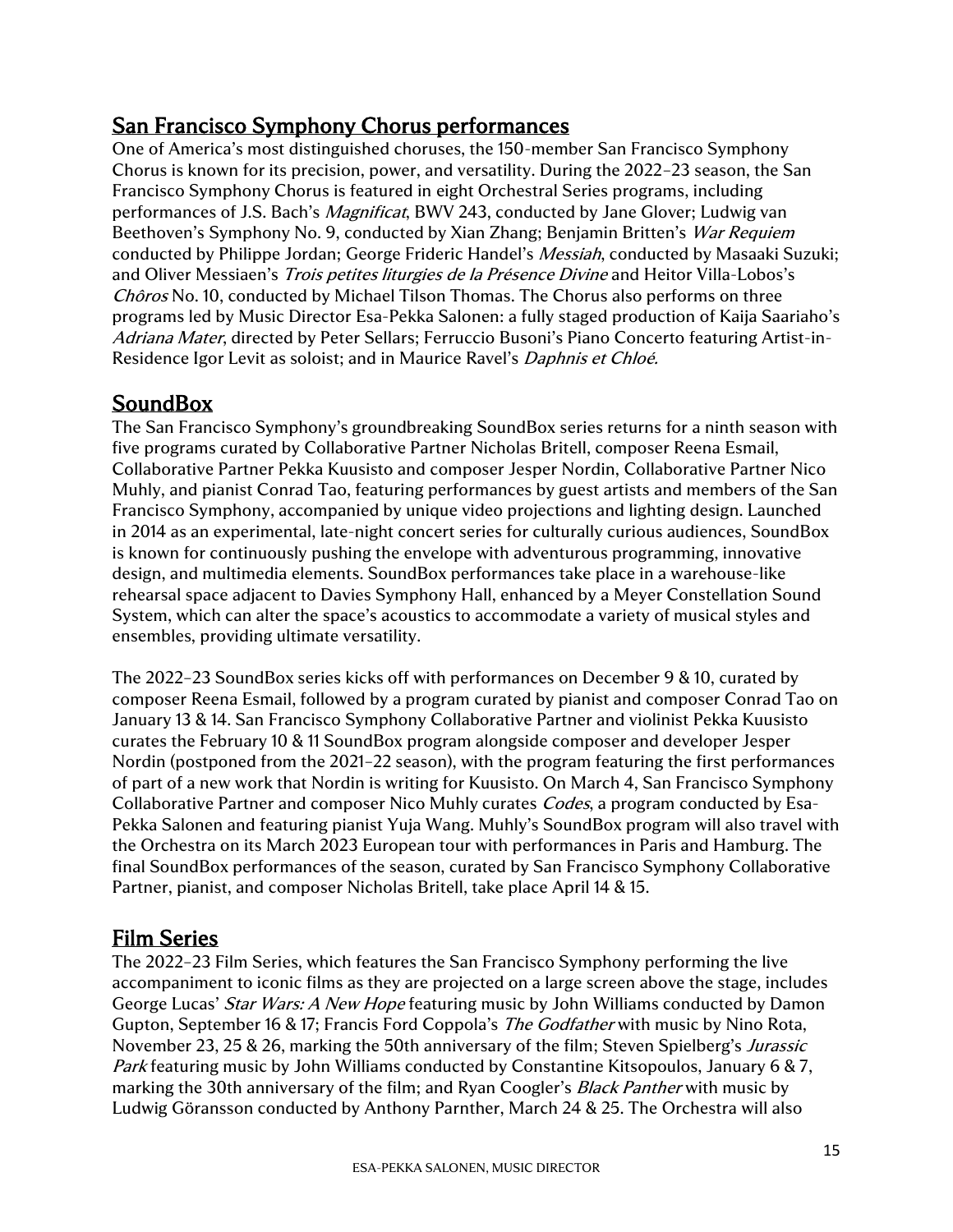present Walt Disney Productions' 1940 *Fantasia* with Susie Seiter conducting music by J.S. Bach, Piotr Ilyich Tchaikovsky, Paul Dukas, Igor Stravinsky, Ludwig van Beethoven, Amilcare Ponchielli, Modest Mussorgsky, and Franz Schubert, November 22.

# Music for Families and San Francisco Symphony Youth Orchestra

The San Francisco Symphony provides unique opportunities for children, families, and young adults to engage with classical music through programs like the San Francisco Symphony Youth Orchestra and Music for Families.

### San Francisco Symphony Youth Orchestra

The 2022–23 season marks the 40th anniversary of the San Francisco Symphony Youth Orchestra. Led by Wattis Foundation Music Director Daniel Stewart, the Youth Orchestra officially celebrates with a 40th Anniversary Concert on May 21 featuring works by Huan-zhi Li, George Gershwin, and Igor Stravinsky. Stewart and the Youth Orchestra open their season on November 20 with a program of music by José González Granero, Maurice Ravel, and Nicolai Rimsky-Korsakov, followed by the annual holiday performance of Sergei Prokofiev's Peter and the Wolf on December 11. On March 5, Stewart leads the Youth Orchestra in a program of works by Gabriela Lena Frank, Ludwig van Beethoven, and Piotr Ilyich Tchaikovsky's Violin Concerto, featuring Eunseo Oh, winner of the 2022 San Francisco Symphony Youth Orchestra Concerto Competition. On March 18, Stewart and the Youth Orchestra perform a Music for Families program.

The San Francisco Symphony Youth Orchestra provides a tuition-free orchestral experience of pre-professional caliber to talented young musicians from the greater Bay Area, with weekly rehearsals led by Wattis Foundation Music Director of the San Francisco Symphony Youth Orchestra Daniel Stewart. Youth Orchestra members benefit from weekly coachings by San Francisco Symphony musicians and enjoy the opportunity to work with world-renowned artists and conductors performing with the San Francisco Symphony.

#### Music for Families

The Music for Families series is designed to bring children together with their parents to engage with classical music through interactive themed performances. In 2022–23, Resident Conductor of Engagement and Education Daniel Bartholomew-Poyser leads the San Francisco Symphony in three concerts, including "Audiobook! Music Inspired by Stories" on December 3, "The Elements" on February 11, and "MADSADGLAD" on May 6. Daniel Stewart leads the San Francisco Symphony Youth Orchestra in a fourth Music for Families concert, "Discovering Beethoven's Fifth Symphony," on March 18.

# Día de los Muertos Celebration

On November 5, the San Francisco Symphony presents its 15th annual Día de los Muertos (Day of the Dead) celebration, featuring a concert program of traditional and contemporary Latin American music, conducted by Carlos Miguel Prieto. The concert is preceded by a festive array of family-friendly activities and followed by a reception and dinner, with proceeds benefiting the Symphony's education and community programs. Curated by longtime San Francisco Symphony collaborator Martha Rodríguez-Salazar, one of the key elements of the Symphony's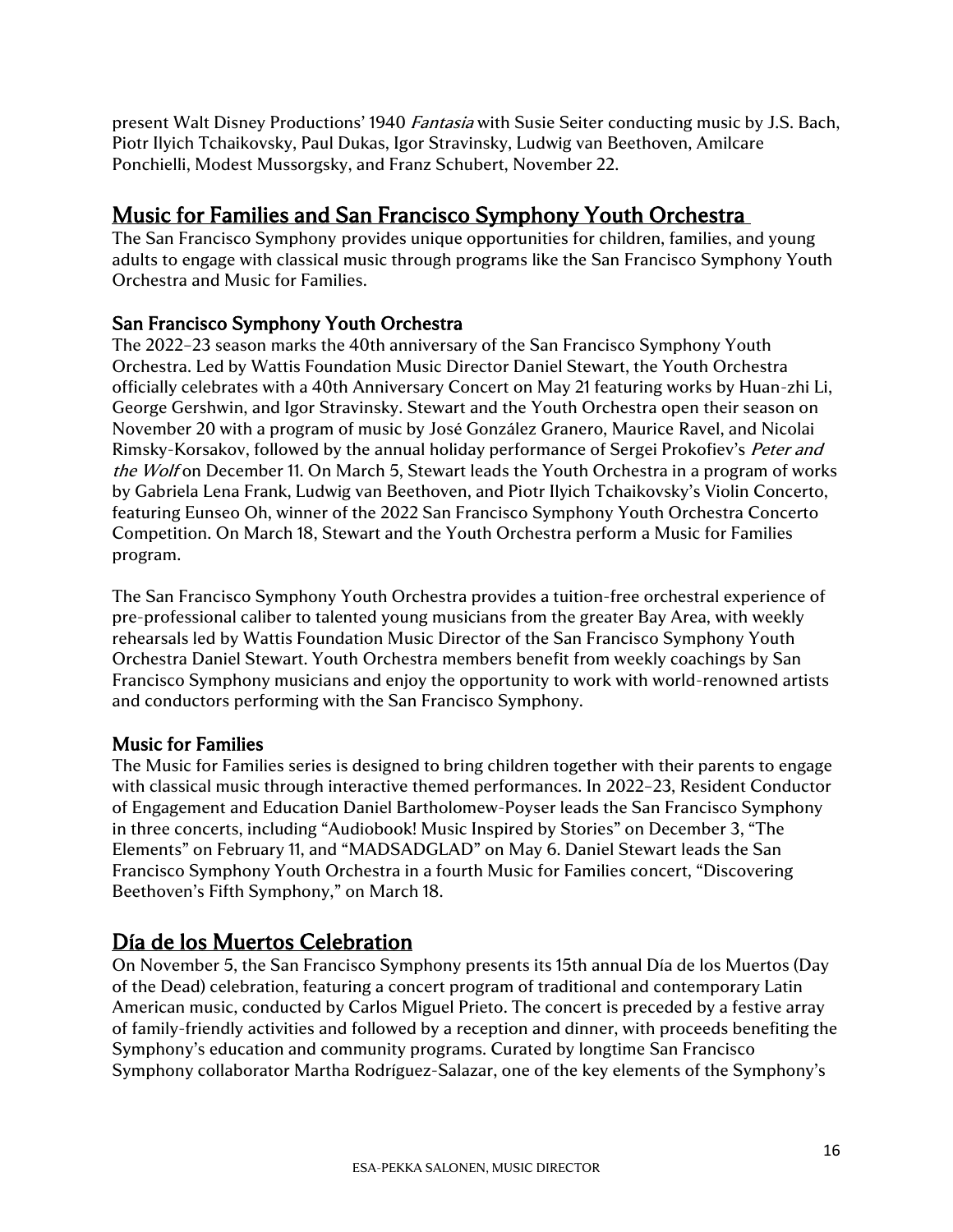Día de los Muertos event is participation of local artists who transform the lobbies of Davies Symphony Hall with immersive art installations and altars to honor the living and the deceased.

## Lunar New Year Celebration

On February 4, the San Francisco Symphony celebrates the Year of the Rabbit with the 23rd annual Lunar New Year Concert. Conductor Earl Lee leads the San Francisco Symphony in the concert performance, which highlights vibrant Asian traditions through Eastern and Western repertoire and multimedia presentations. Patrons can also purchase a Lunar New Year Package, which includes special festivities and stylish Banquet. Proceeds from Lunar New Year benefit the Symphony's artistic, education, and community programs.

## On Sale Dates

Subscription packages for the San Francisco Symphony's 2022–23 season go on sale Tuesday, March 29 at 10am and can be purchased online at [www.sfsymphony.org/subscribe](http://www.sfsymphony.org/subscribe) or by phone at (415) 864-6000. For additional details and questions visit [www.sfsymphony.org/subscribe.](http://www.sfsymphony.org/subscribe)

For a limited time, patrons have the option to get 2 additional Orchestral Series concerts free when buying a Davies Symphony Hall 5-concert or more subscription package; 4 additional Orchestral Series concerts free when buying a 10-concert or more package; or 8 additional Orchestral Series concerts, an additional seat upgrade, and 2 complimentary drink vouchers when subscribing to 18 or 24 concerts. Offer expires April 30, 2022.  

Single tickets for individual 2022–23 concerts will go on sale July 16, 2022.

*Connect with the San Francisco Symphony on [Facebook](http://facebook.com/sfsymphony), [Twitter](http://twitter.com/sfsymphony), [YouTube](http://www.youtube.com/user/sfsymphony), [Instagram](http://instagram.com/sfsymphony) and [Soundcloud](https://soundcloud.com/sfsymphony):*



#### 2022–23 San Francisco Symphony Major Institutional Partners

The San Francisco Symphony receives support from more than 8,500 individual donors and 250 partner institutions. We are especially grateful to the following major partners supporting the Symphony's myriad artistic, community, and engagement programs in the 2022–23 season:

#### Second Century Partner

Chevron Inaugural Partner

#### Season Partners

Emirates Airline Official Airline Franklin Templeton | Fiduciary Trust International

#### Major Institutional Partners: \$100,000+

CLEAR Fitness SF Jones Day